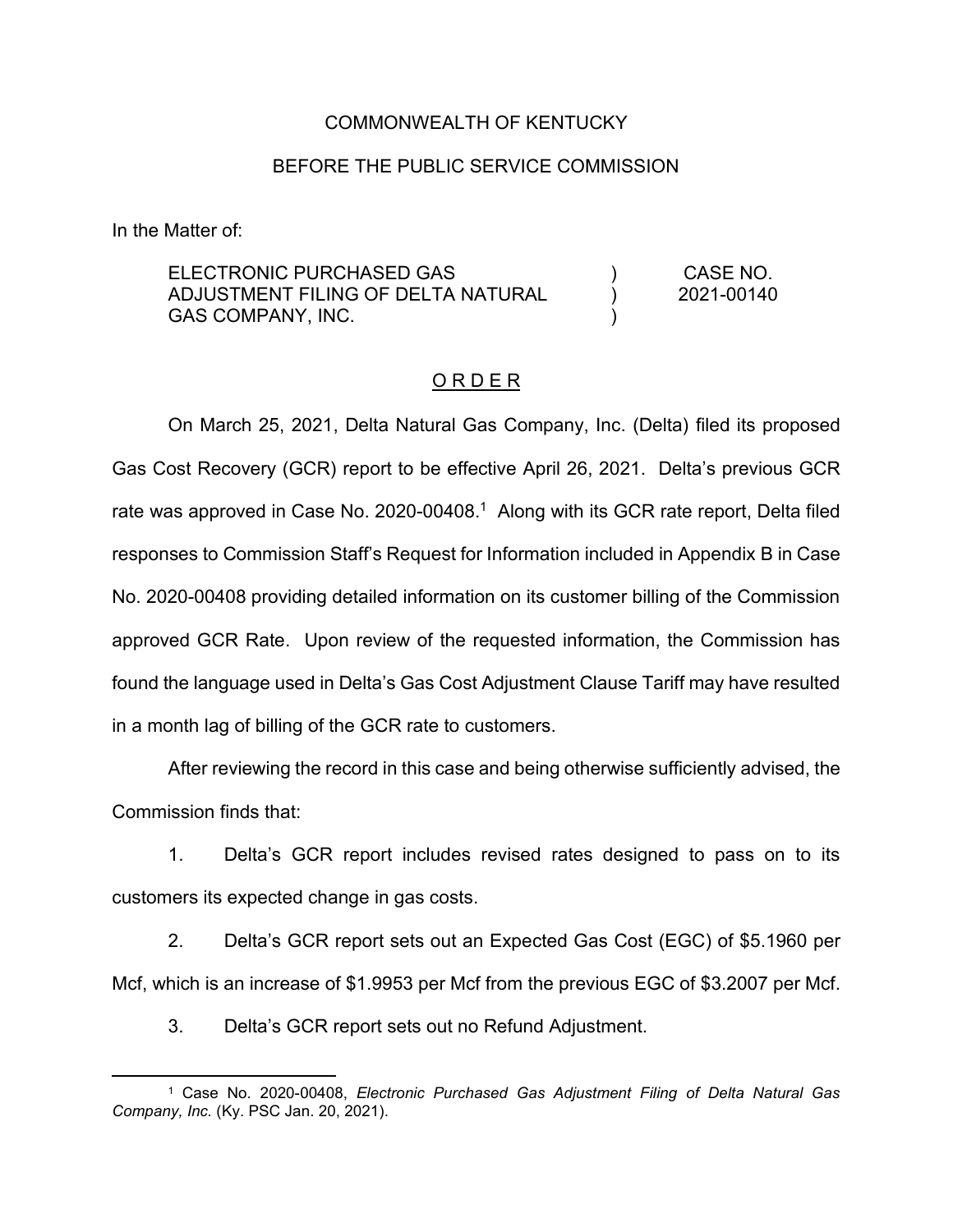4. Delta's GCR report sets out a current quarter Actual Adjustment (AA) of \$.5496 per Mcf. Delta's total AA is \$.2478 per Mcf, which is a decrease of \$.0604 per Mcf from the previous total AA of \$.3082 per Mcf.

5. Delta's GCR report sets out a current quarter Balance Adjustment (BA) of \$.0276 per Mcf. Delta's total BA is \$.1094 per Mcf, which is an increase of \$.0084 per Mcf from the previous total BA of \$.1010 per Mcf.

6. Delta's GCR rate is \$5.5532 per Mcf, which is an increase of \$1.9433 per Mcf from the previous GCR rate of \$3.6099 per Mcf.

7. Should Delta purchase sustainable natural gas from a renewable source during the reporting period of any future GCR reports, then the supplier, cost, and amount must be documented in its cover letter to the Commission.

8. The rates as proposed by Delta and set forth in Appendix A to this Order are fair, just and reasonable and should be approved for final meter readings by Delta on and after April 26, 2021.

9. Notwithstanding the reasonableness of the rates approved herein, the Commission finds that this case should remain open to investigate the reasonableness of Delta's GCR billing to customers and the language used in its GCA Clause Tariff. The GCR rates approved in this Order shall be subject to refund upon the close of the investigation.

10. The Commission finds that Delta should file responses to the requests for information set forth in Appendix B to this Order on or before May 7, 2021.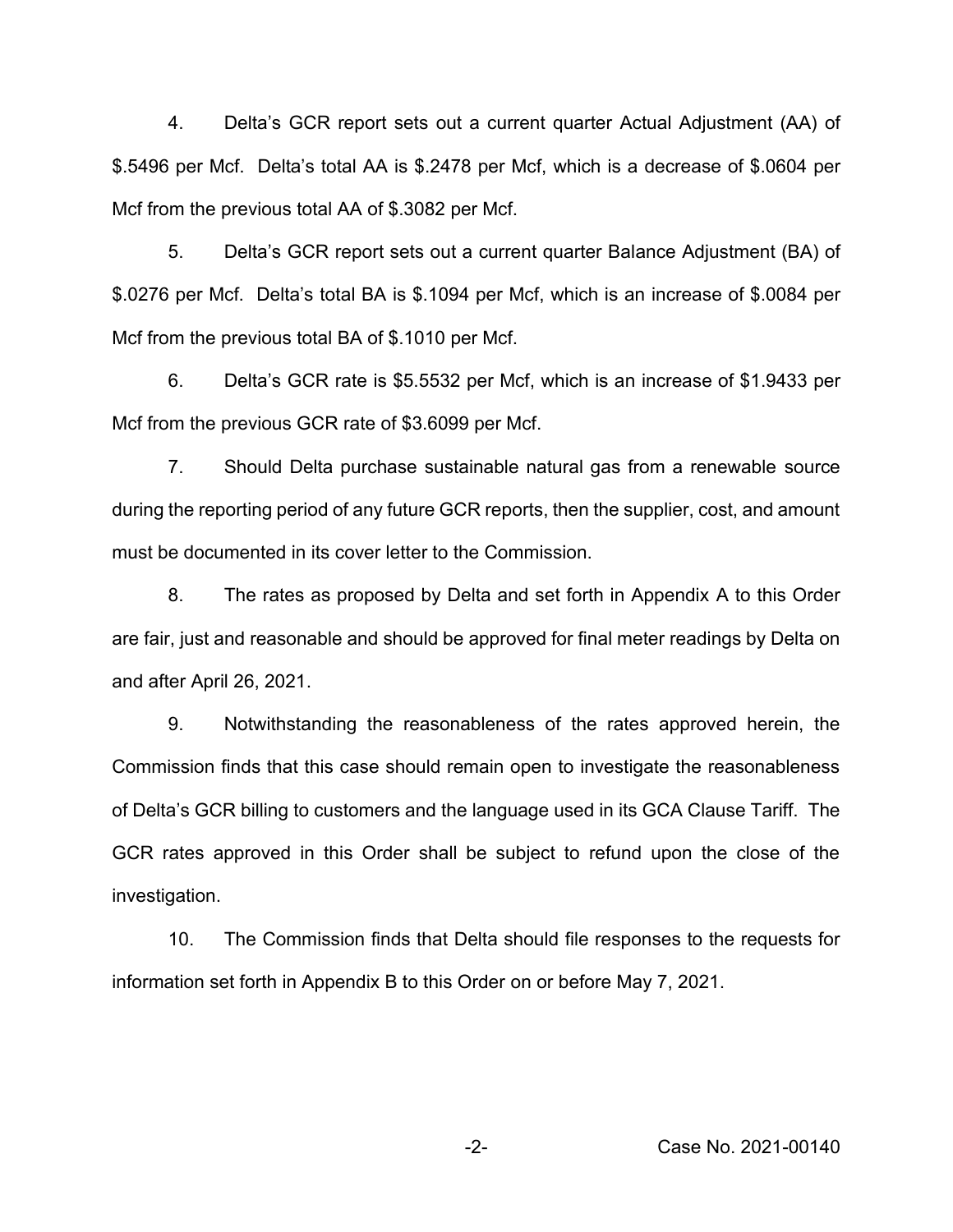a. Pursuant to the Commission's Orders in Case No. 2020-00085, 2 issued March 16, 2020, and March 24, 2020, Delta SHALL NOT FILE the original paper copy of all requested information at this time, but rather shall file original paper copies within 30 days of the lifting of the current state of emergency. All responses in paper medium shall be appropriately bound, tabbed, and indexed. Electronic documents shall be in portable document format (PDF), shall be searchable, and shall be appropriately bookmarked.

b. Each response shall include the name of the witness responsible for responding to the questions related to the information provided. Each response shall be answered under oath or, for representatives of a public or private corporation or a partnership or an association or a governmental agency, be accompanied by a signed certification of the preparer or person supervising the preparation of the response on behalf of the entity that the response is true and accurate to the best of that person's knowledge, information, and belief formed after a reasonable inquiry.

c. Delta shall make timely amendment to any prior response if it obtains information that indicates the response was incorrect when made or, though correct when made, is now incorrect in any material respect.

d. For any request to which Delta fails or refuses to furnish all or part of the requested information, Delta shall provide a written explanation of the specific grounds for its failure to completely and precisely respond.

<sup>2</sup> Case No. 2020-00085, *Electronic Emergency Docket Related to the Novel Coronavirus COVID-19* (Ky. PSC Mar. 16, 2020), Order at 5–6. Case No. 2020-00085, *Electronic Emergency Docket Related to the Novel Coronavirus COVID-19* (Ky. PSC Mar. 24, 2020), Order at 1–3.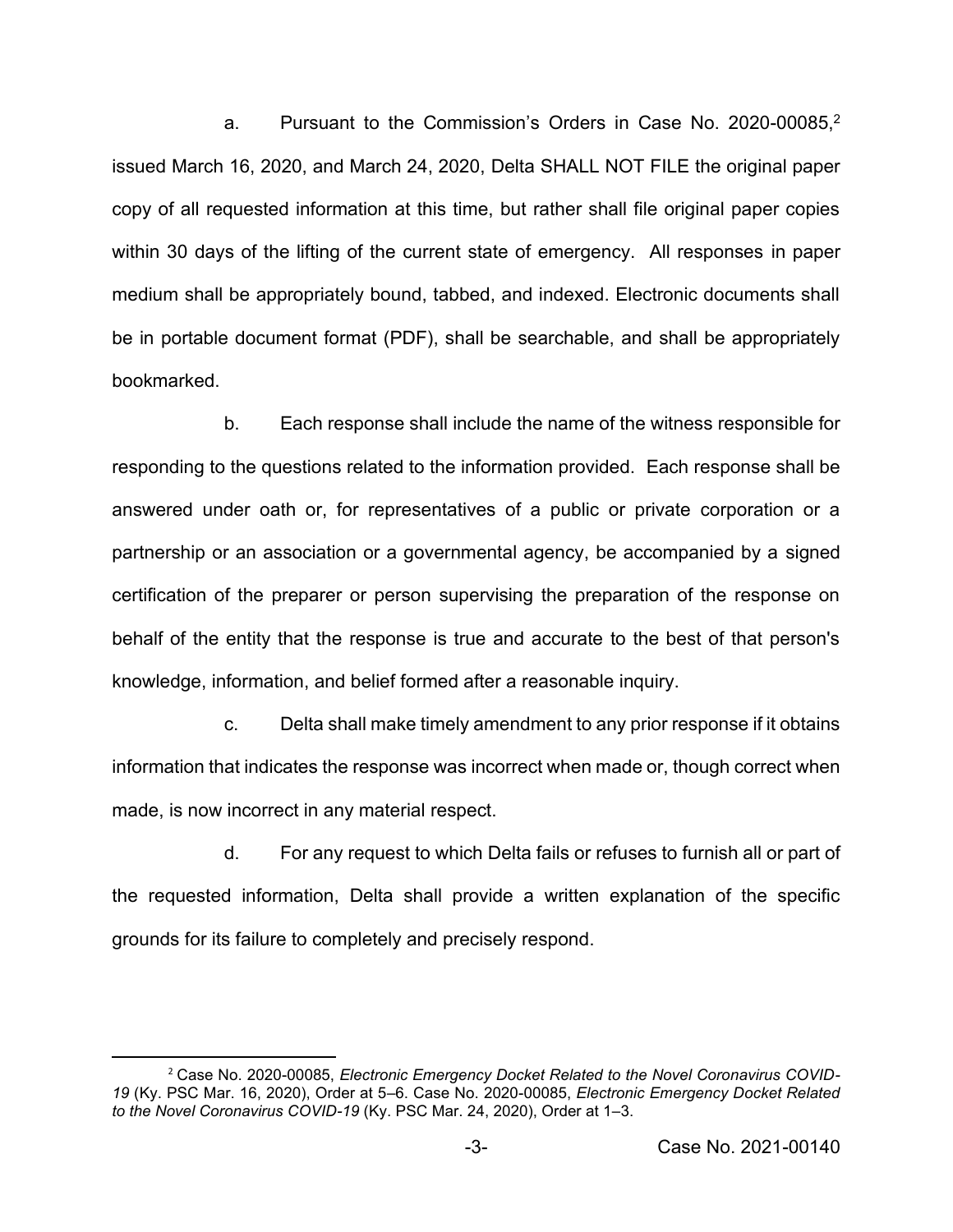e. Careful attention should be given to copied material to ensure that it is legible. When the requested information has been previously provided in this proceeding in the requested format, reference may be made to the specific location of that information in responding to this request.

f. When filing a paper containing personal information Delta shall, in accordance with 807 KAR 5:001, Section 4(10), encrypt or redact the paper so that the personal information cannot be read

IT IS THEREFORE ORDERED that:

1. The rates proposed by Delta and set forth in Appendix A to this Order are approved for final meter readings on and after April 26, 2021.

2. Within 20 days of the date of entry of this Order, Delta shall file with this Commission, using the Commission's electronic Tariff Filing System, revised tariff sheets setting out the rates approved herein and reflecting that they were approved pursuant to this Order.

3. Delta shall file responses to the requests for information set forth in Appendix B to this Order on or before May 7, 2021.

4. This case shall remain open until the investigation of Delta's GCR billing and GCA Clause Tariff is closed.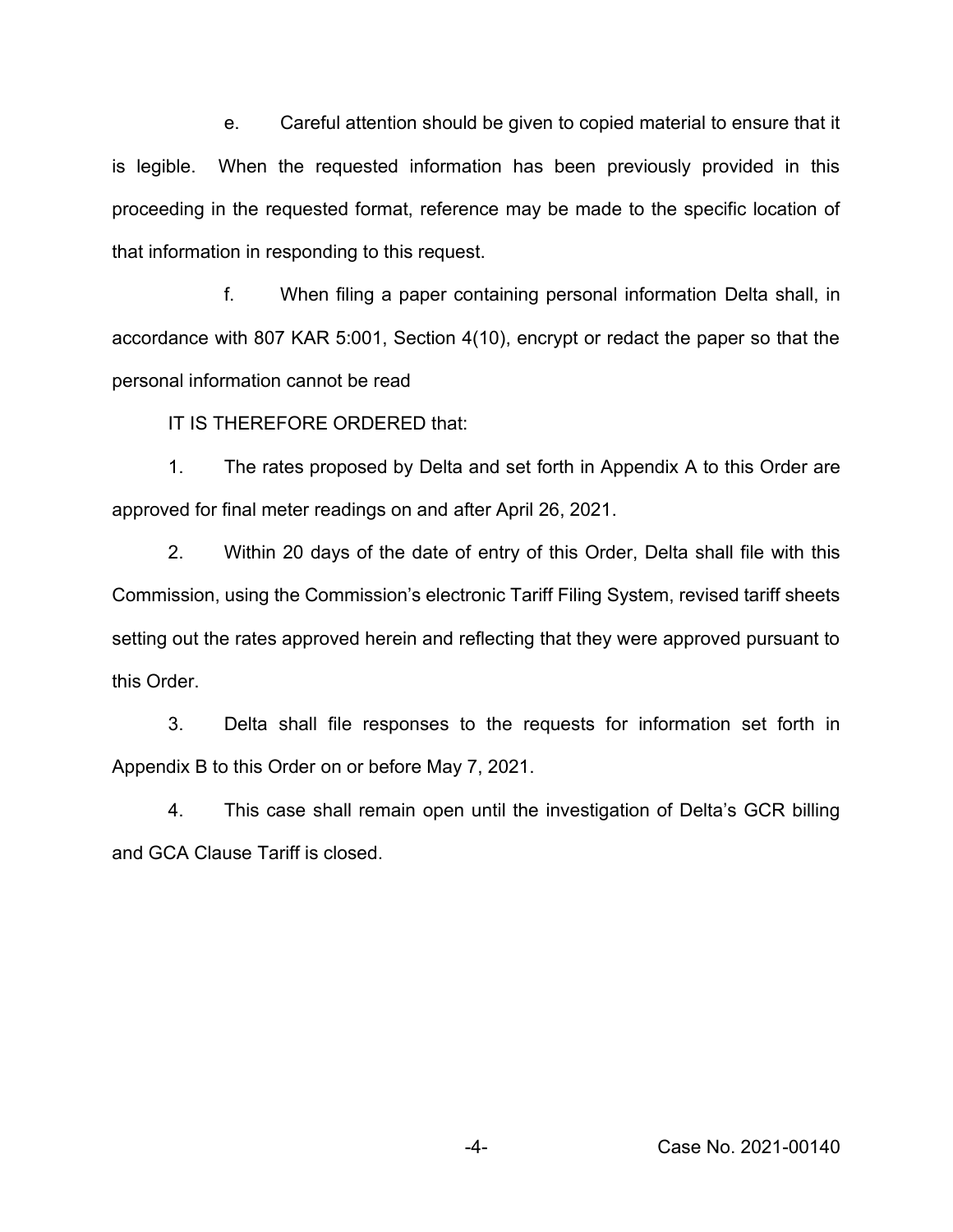By the Commission



ATTEST:

2 Sidwell

Executive Director

Case No. 2021-00140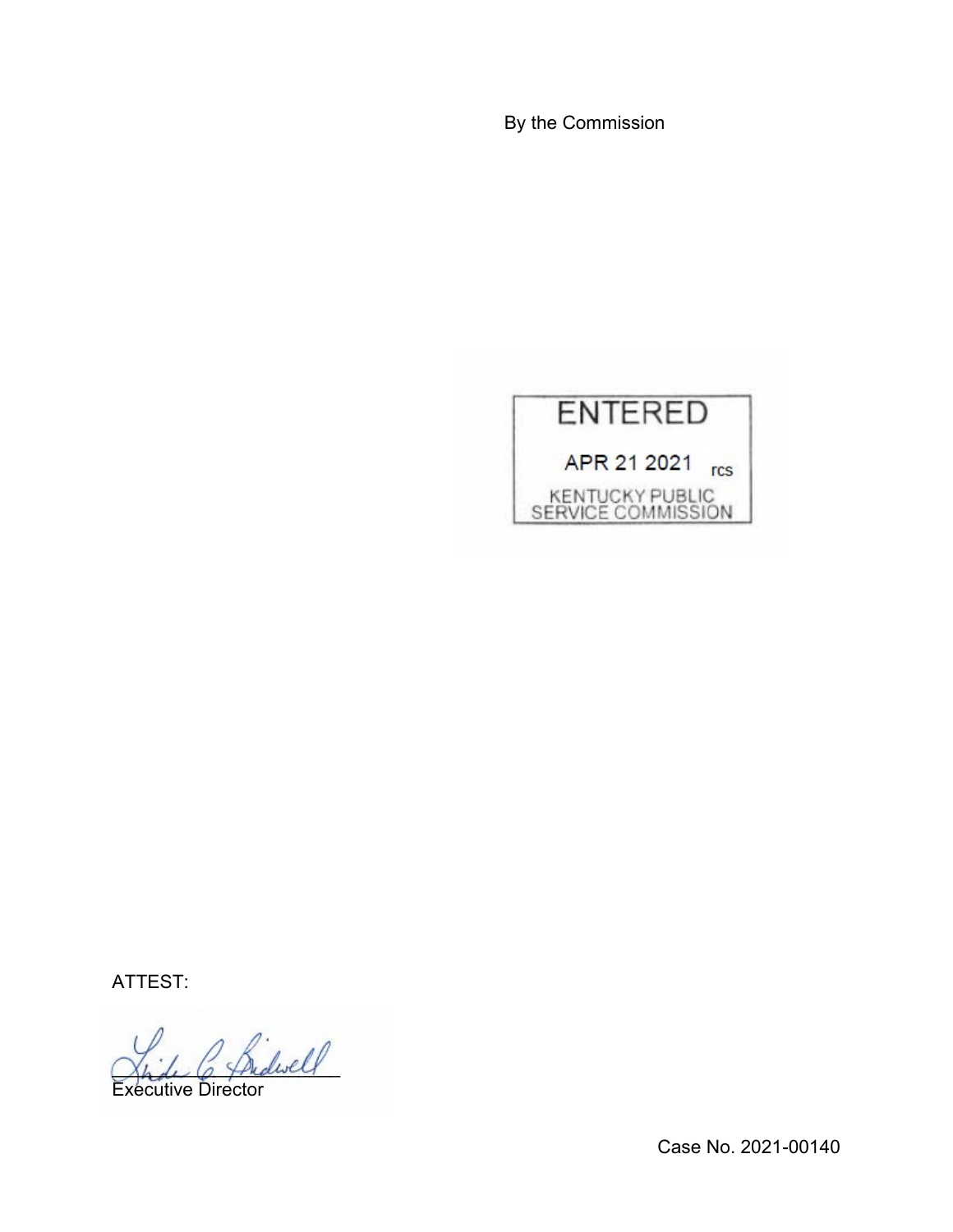## APPENDIX A

## APPENDIX TO AN ORDER OF THE KENTUCKY PUBLIC SERVICE COMMISSION IN CASE NO. 2021-00140 DATED APR 21 2021

The following rates and charges are prescribed for the customers in the area served by Delta Natural Gas Company, Inc. All other rates and charges not specifically mentioned herein shall remain the same as those in effect under the authority of this Commission prior to the effective date of this Order.

## RATE SCHEDULES

## RATES

|                                                                                                                                               | <b>Base Rate</b> |                                                |              | <b>Gas Cost</b><br>Recovery<br>Rate            | <b>Total Rate</b>                                |
|-----------------------------------------------------------------------------------------------------------------------------------------------|------------------|------------------------------------------------|--------------|------------------------------------------------|--------------------------------------------------|
| Residential                                                                                                                                   |                  |                                                |              |                                                |                                                  |
| All Mcf                                                                                                                                       | \$               | 4.3185                                         | \$           | 5.5532                                         | \$9.8717                                         |
| <b>Small Non-Residential</b>                                                                                                                  |                  |                                                |              |                                                |                                                  |
| All Mcf                                                                                                                                       | \$               | 4.3185                                         | \$           | 5.5532                                         | \$.98717                                         |
| Large Non-Residential                                                                                                                         |                  |                                                |              |                                                |                                                  |
| First<br>1-2,000 Mcf<br>2,001-10,000 Mcf<br><b>Next</b><br>10,001-50,000 Mcf<br><b>Next</b><br>Next 50,001-100,000 Mcf<br>100,000 Mcf<br>Over | $\mathbb{S}$     | 4.3185<br>2.6696<br>1.8735<br>1.4735<br>1.2735 | \$           | 5.5532<br>5.5532<br>5.5532<br>5.5532<br>5.5532 | \$9.8717<br>8.2228<br>7.4267<br>7.0267<br>6.8267 |
| Interruptible                                                                                                                                 |                  |                                                |              |                                                |                                                  |
| $1 - 10,000$ Mcf<br>First<br>10,001-50,000 Mcf<br><b>Next</b><br>Next 50,001-100,000 Mcf<br>100,000 Mcf<br>Over                               | \$               | 1.6000<br>1.2000<br>0.8000<br>0.6000           | $\mathbb{S}$ | 5.5532<br>5.5532<br>5.5532<br>5.5532           | \$7.1532<br>6.7532<br>6.3532<br>6.1532           |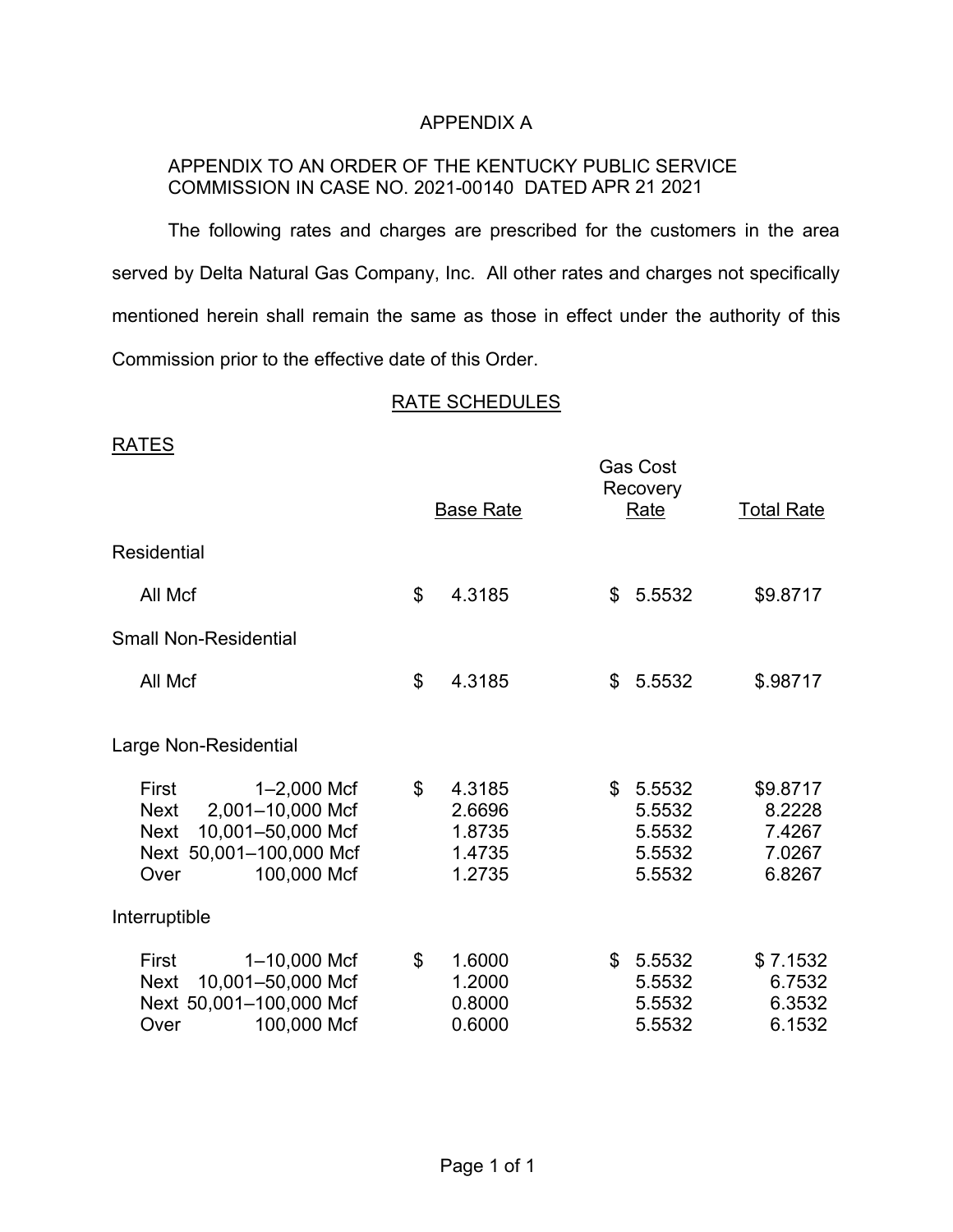# APPENDIX B

# APPENDIX TO AN ORDER OF THE KENTUCKY PUBLIC SERVICE COMMISSION IN CASE NO. 2021-00140 DATED APR 21 2021

1. Explain whether the GCR rate is included as a separate line item on the bills of Delta's customers.

2. Explain whether the billing of the GCR rate is pursuant with the calendar quarters set forth in Delta's GCA Clause Tariff.

3. Refer to Delta's response to Commission Staff's Request for Information, PDF file attachment. Explain whether the bills provided are an exact duplicate copy of

the bills sent to customers.

4. Refer to Delta's response to Commission Staff's Request for Information, the Excel file. Explain how Delta determined when the customer would be billed the GCR rate in accordance to Delta's GCA Clause Tariff.